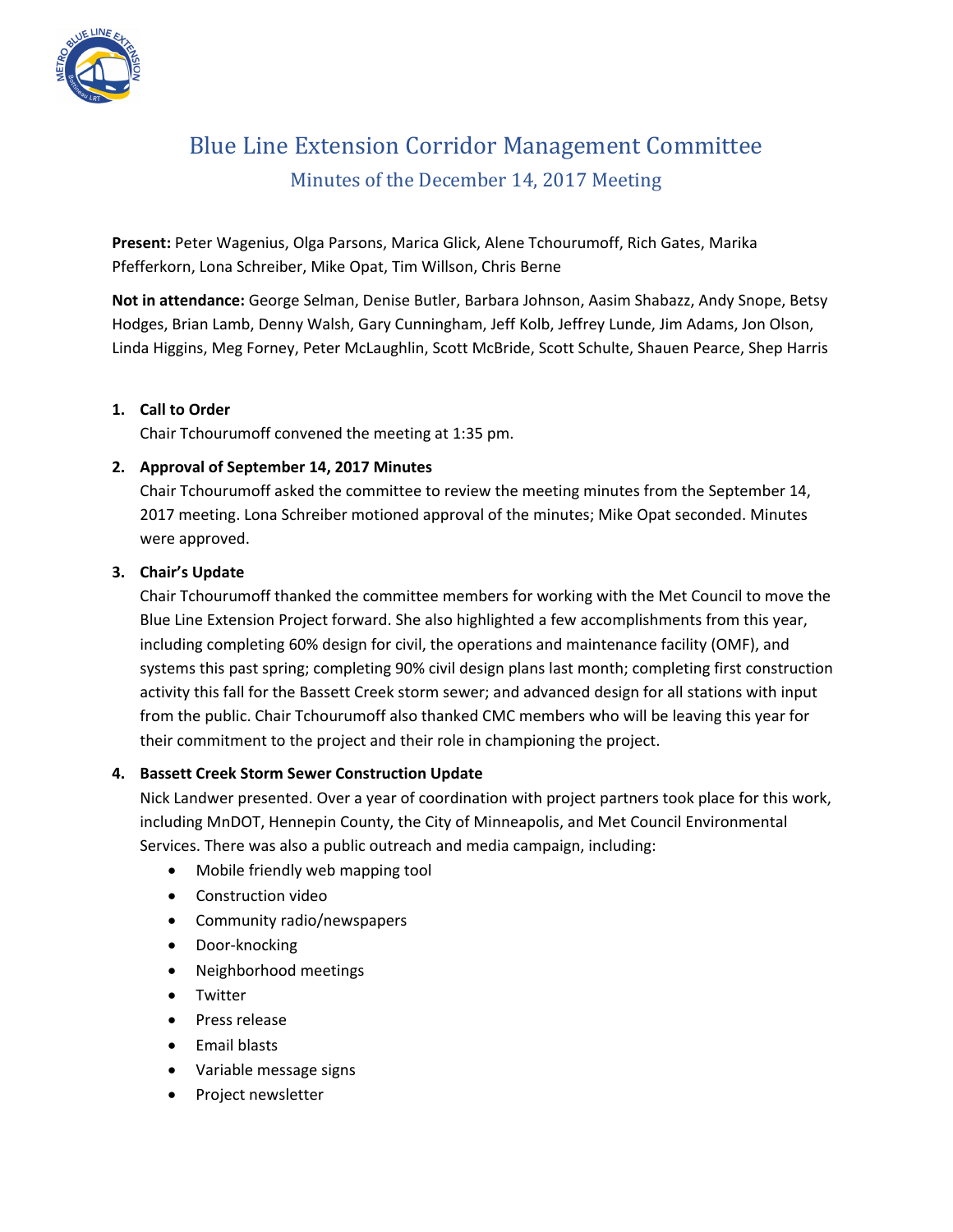

The contractor began mobilization the week of October 23 $^{rd}$ . A 12-day closure of Olson Memorial Highway began October 30<sup>th</sup> after the morning rush hour, and the contractor worked 24-hour days during the closure. Olson Memorial Highway was back open to traffic on November 11<sup>th</sup>. The connection to the south end of the tunnel will take place over the winter, and restoration will occur in spring 2018.

The condition of the tunnel was in better shape than anticipated, which eliminated some work that was planned to connect to the north end of the tunnel. A temporary connection was made between the old pipe and new pipe to maintain drainage from Olson Memorial Highway; this will be removed when the LRT is constructed. Pedestrian access was maintained between Van White and Bryant during the construction.

Currently, work is being done to connect the tunnel on the south side of Olson Memorial Highway. As part of this process, a 66-inch sanitary sewer that is located under the storm sewer will be lined.

This construction project has been very successful so far and has been a great partnership with the City and MnDOT.

# **5. 90% Design Plans and Next Steps**

Nick Landwer presented. There are two civil construction packages divided by geography: Civil 1 and Civil 2. Civil 1 includes Target Field Station, Olson Memorial Highway, and the freight corridor to the CSAH 81 flyover bridge. Civil 2 includes Jolly Lane to the OMF. The packages include:

- Roadway, bridges, retaining walls
- Utilities
- LRT guideway
- Freight rail
- Stations
- Park-and-rides

The 90% design plans for the Civil 1 and 2 packages were delivered on November 17, 2017 and have been shared with project partners for review and comment. Comments will be addressed and changes included in the final plans. A set of the civil plans is 10,000 sheets.

The 90% specifications for the Civil packages and the Systems package are due December 15<sup>th</sup>. The OMF plans have been delivered and will be distributed to the project partners. The Systems and OMF 90% specifications are then due in mid-January.

Design activities that will occur in the first quarter of 2018 include:

- Olson Memorial Highway design advancement
	- o Median landscaping and signage design
	- o Detailed stormwater design
	- o Private utility coordination
	- o TPSS screening (e.g., fencing, landscaping)
- West Broadway design advancement
	- o Landscape and signage design
	- o Detailed stormwater design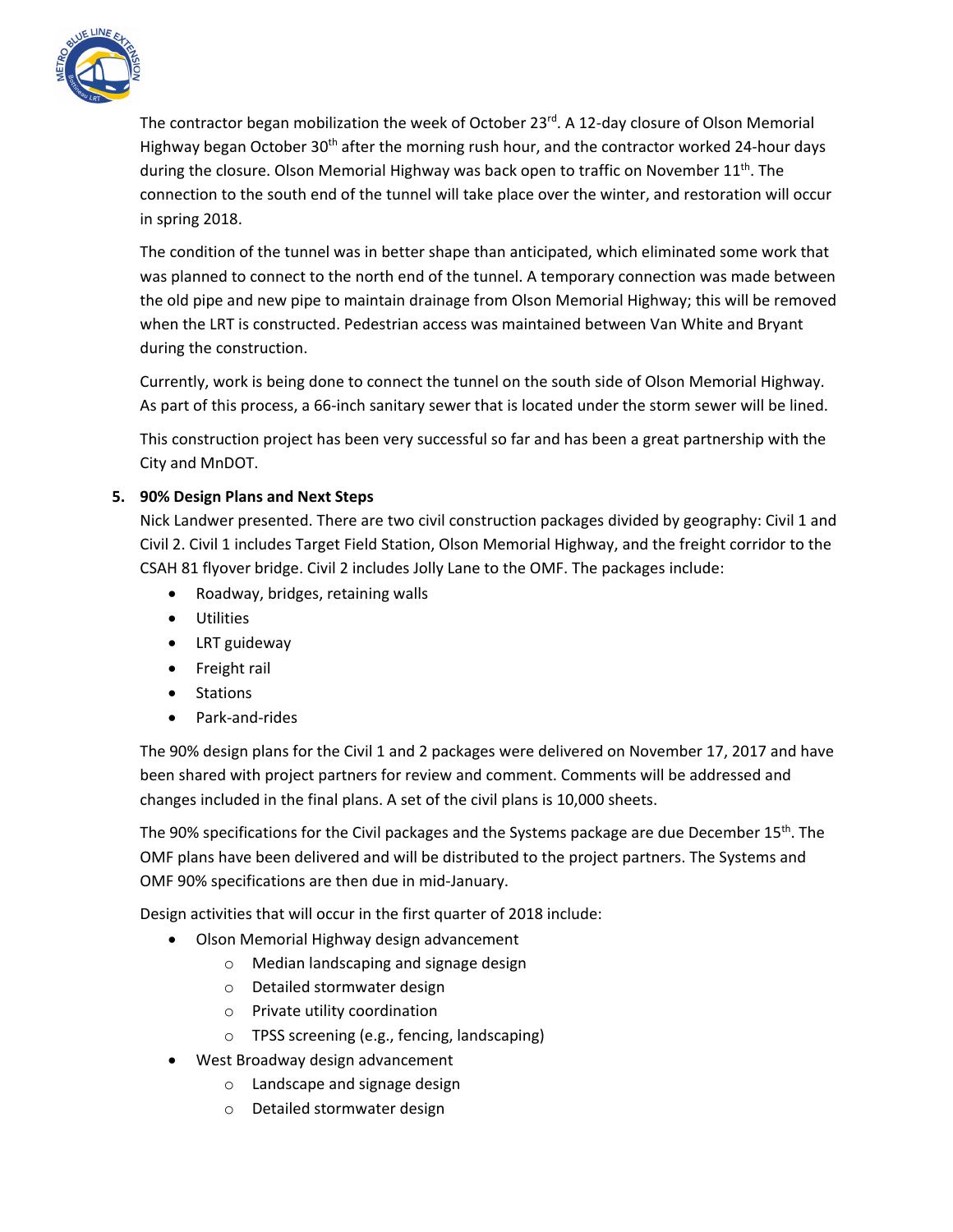

- o Private utility coordination
- Oak Grove Parkway parking structure
	- o The project has been working with the City of Brooklyn Park to site the parking structure and can now finalize the structural plans
- Advanced design packages (critical path items)
	- o Floodplain mitigation and MCES forcemain along Bassett Creek and the freight rail corridor just north of Olson Memorial Highway
	- $\circ$  Theodore Wirth Parkway Bridge this bridge will then be open when work on the Golden Valley and Plymouth Avenue bridges are under construction
- Freight rail corridor
	- o Document current design assumptions for negotiations team
	- o Document BNSF impact mitigation
	- o Design support during negotiations

Marika Pfefferkorn asked if Nick Landwer could explain what is included in the median landscaping on Olson Memorial Highway and if it will incorporate trees like some of the public requested. Nick said there will be greenspace, but it will not include trees because they can conflict with the overhead wires. Marika asked if it would be an equal match to the greenery that will be lost. Nick said it is not a one for one replacement, but they are putting greenspace where they can.

## **6. Station Design Advancement: 63rd Avenue and Bass Lake Road**

Shelley Miller presented. The 63<sup>rd</sup> Avenue and Bass Lake Road Stations are sister stations located on the west side of County Road 81.

#### 63rd Avenue

There is currently a 565-stall, two-story parking ramp at this location, which will remain. Intersection enhancements will include boulevard treatment, median refuge, and countdown timers on both sides of County Road 81. There are bus stops on 63<sup>rd</sup> Avenue that are served by Routes 716 and 719. The north side of the platform will be accessed through a vertical circulation building, and the south side will be accessed with an at-grade crossing.

The station platform will include standard features (heat, lights, message signs, etc.). The plaza on south side of the park-and-ride will include covered stairs to the parking ramp and bike parking, including a bike-and-ride caged area that can be accessed with your Go-To card.

Peter Wagenius noted that there are big developments happening with the bike share systems in Minneapolis and Saint Paul, and he anticipates they will be transitioning from a docked system to a dockless system. Other cities that have moved to dockless systems have seen five- to ten-fold increases in usage, so he's happy to see they are planning for bike parking.

#### Bass Lake Road

At the Bass Lake Road Station, access is at-grade for the north end of the platform, and if you park in the park-and-ride would use the southern at-grade access. The park-and-ride will have space for 150 cars. Bike parking will be provided in in the park-and-ride and at the northern access. The canopies on the platform resemble the wing of a plane as nod to the Crystal airport. The platforms include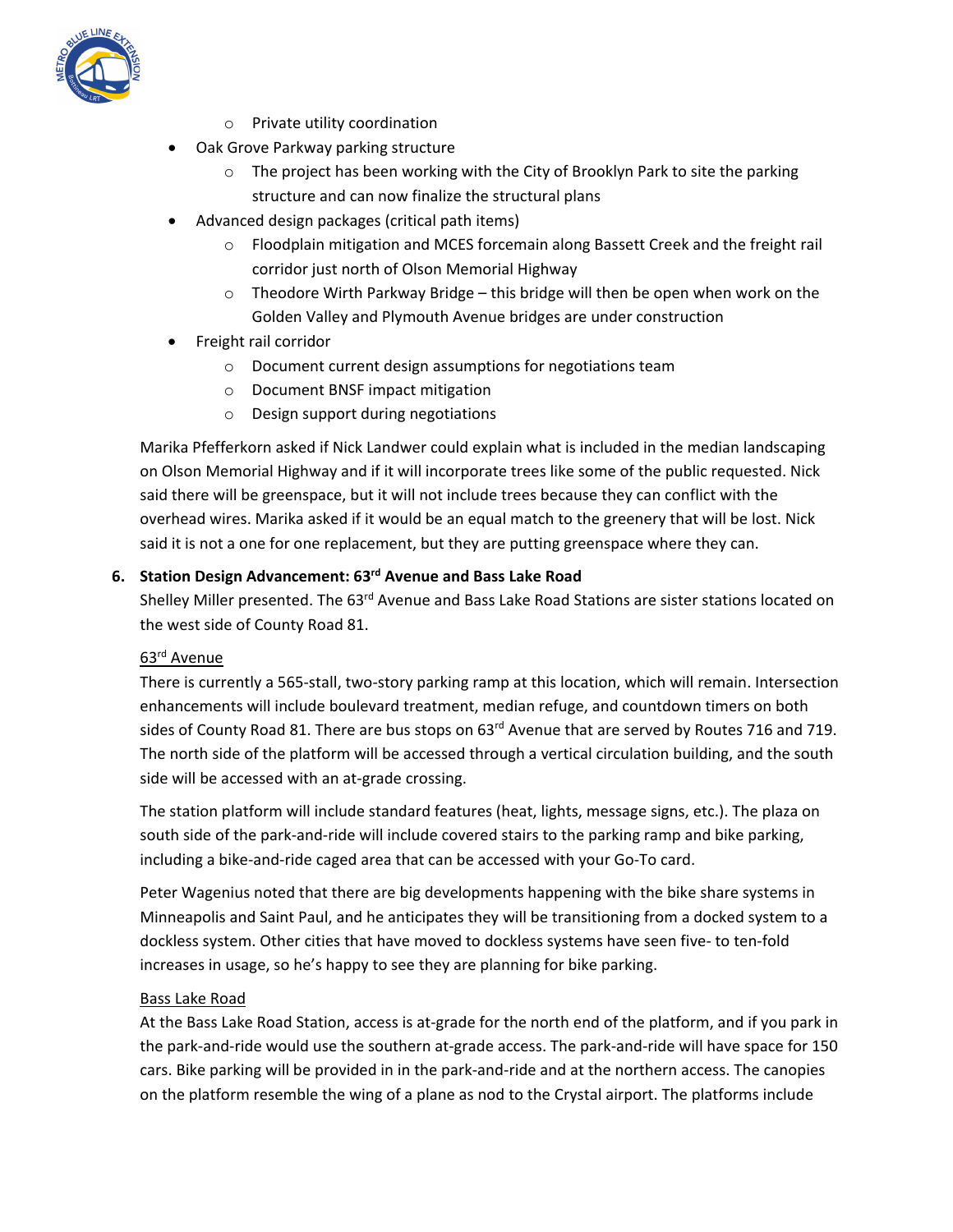

standard features, including the new between-car barriers that are being added to all LRT platforms in the system.

# **7. 2018 Meeting Schedule**

Dan Soler presented. Dan noted that he hopes to continue the momentum of the project in 2018. The current schedule includes CMC meetings on the following dates from 1:30 to 3:00 pm at the Rockford Road Library in Crystal unless otherwise noted:

- January 11
- February 8
- March 8
- April 12 (Brooklyn Park Library)
- $\bullet$  May 10
- June 14
- $\bullet$  July 12
- August 9
- September 13
- October 11
- November 8
- December 13

We may not have all 12 meetings but want to keep bringing the group together to provide updates and receive input.

Mike Opat asked what the political to-do list is for 2018. He sees key activities including activity at the state legislature, negotiations with the railroad, federal appropriations, and presenting the full funding grant agreement to FTA. Collectively, we have work to do at the capital and in support of each other with the railroad.

Chair Tchourumoff noted that she recently traveled to Washington, DC with Mayor Lunde from Brooklyn Park, Hennepin and Ramsey County Commissioners, members of the Minneapolis and Saint Paul chambers, and members of the business community to meet with the Minnesota delegation and FTA. They received very positive feedback both from FTA and members of our delegation. With this administration, showing private sector support for the project has been really positive. They spoke about the entire system, including the Blue Line Extension, Green Line Extension, Orange Line, Gateway, Rush Line, and Riverview, and the importance of coming together as a region invest in our regional transit system. They really liked the multimodal elements of our system, including both rail and bus rapid transit, to deliver high quality transit.

Tim Willson asked what the timeline is for completing the Blue Line and connecting service from Brooklyn Center. Chair Tchourumoff said they will be looking at a feeder system to get riders to LRT. She noted everyone also needs to be cognizant of the fact that Metro Transit is looking at a significant budget deficit, which plays into their overall ability to provide high quality transit service, including the bus system. Support and advocacy at both the local and federal levels will be needed. Tim Willson added that he is concerned about how we get transportation to folks in the northwest